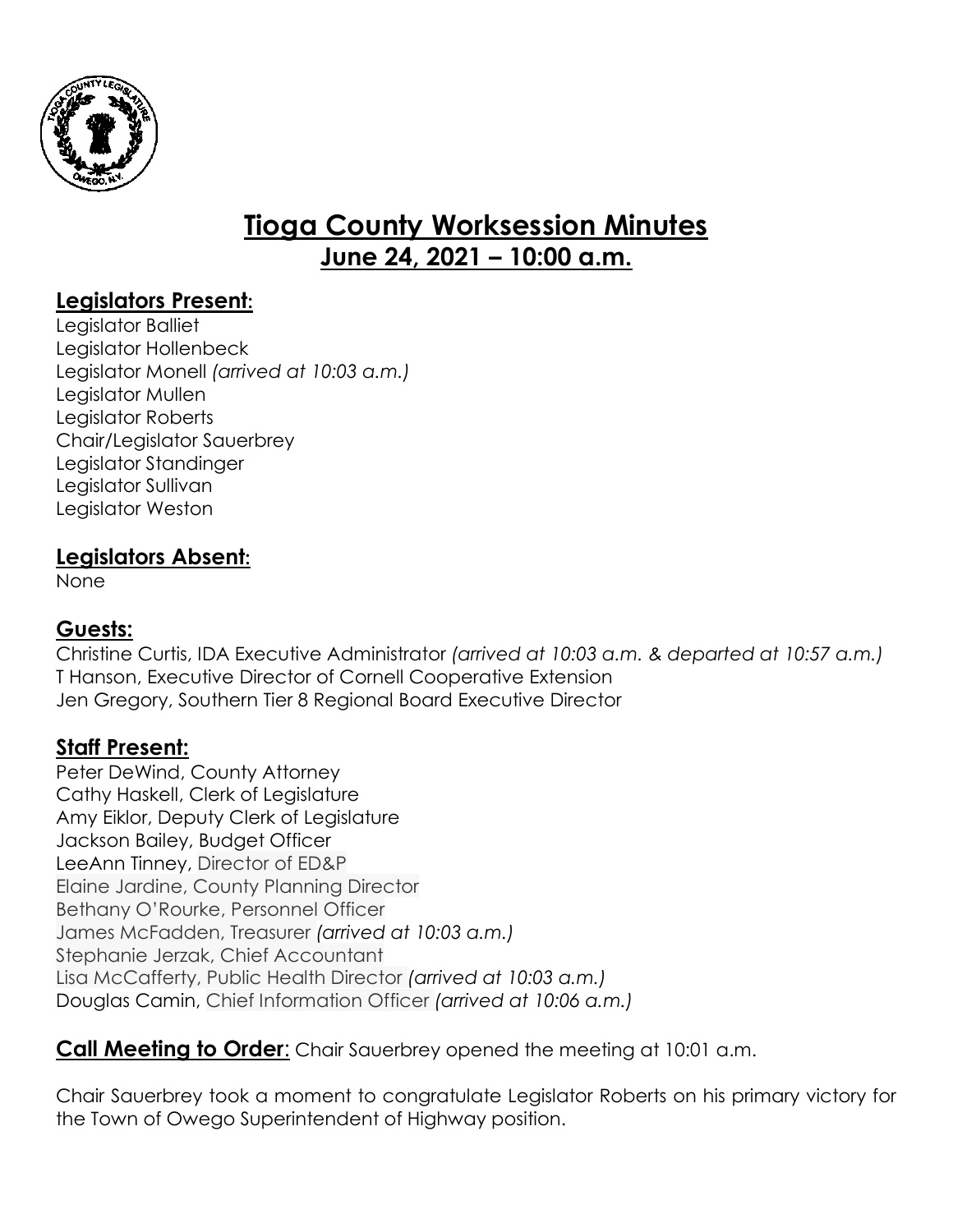**Southern Tier 8 Regional Board - Dues Increase:** Southern Tier 8 Regional Board Executive Director, Jen Gregory, reported the dues for member counties of Southern Tier 8 Regional Board have remained the same at \$10,000 per year since 1968. Ms. Gregory stated with inflation, that amount would be \$48,000 in today's economy. Southern Tier 8 was created to serve and adapt to the region's economic development, workforce investment, infrastructure adaptation, and rural advancement. Ms. Gregory directed the Legislators to Southern Tier 8 Regional Board's webpage for more information on upcoming initiatives.

Ms. Gregory stated Southern Tier 8 Regional Board has asked the Federal government, New York State, and the private sector for donations to sponsor outreach events. She reported every grant received must be matched by Southern Tier 8. Ms. Gregory would like more financial support from the local level. She reported the organization has regional development analysts, which the organization currently does not have enough funds to pay. Ms. Gregory stated the Board is well aware of the uncertain financial future the pandemic brought about.

Chair Sauerbrey inquired how often Southern Tier 8 receives funding, if it's quarterly, monthly, etc. She also asked how much of an increase the dues will be next year. Ms. Gregory replied that the increase will be \$2,000 per year over the next three years. After three years, the Board will re-evaluate the dues based on rate of inflation. County Planning Director, Elaine Jardine, stated Southern Tier 8 sends invoices in January and the full amount is paid by the County once the invoice is received.

Legislator Sullivan inquired if Southern Tier 8 is willing to accept the increase year by year instead of Tioga County committing to increases over a three-year span. Ms. Jardine responded the intention was to increase dues yearly at each budget cycle over the course of the next three years.

Chair Sauerbrey stated the Legislators will discuss the matter in Executive Session and take the request into consideration as part of the 2022 Budget process.

**CCE Agriculture Position:** T Hanson, Executive Director of Cornell Cooperative Extension (CCE), reported CCE is looking to expand their agricultural presence in Tioga County. Ms. Hanson is looking for support from Tioga County to hire a full-time agricultural position. She asked the Legislators for \$20,000, which is 50% of the agricultural position's salary. Ms. Hanson stated this payment would be a one-time payment. CCE hopes to secure a USDA grant in the next few years that could cover the agricultural position's salary in the future.

Ms. Hanson reported CCE has a \$1.1 million budget, but Tioga County appropriations were reduced from \$268,000 to \$241,000 due to budget cuts as a result of the COVID-19 pandemic. Ms. Hanson expressed the need to increase agriculture opportunities in rural areas of Tioga County. She stated Tioga County has 535 farms, which is a lot less than in the past. The addition of a full-time agriculture educator will allow CCE to talk and listen to local farmers about what their needs are in order to sustain their farms. Ms. Hanson explained that many farmers in Tioga County are aging, some without a succession plan.

Legislator Sullivan asked if hiring the agriculture positon was tied to CCE's intent to purchase a farm in Candor. Ms. Hanson replied no, she believes the position is necessary with or without the farm. However, she thinks having the farm will attract more qualified candidates for the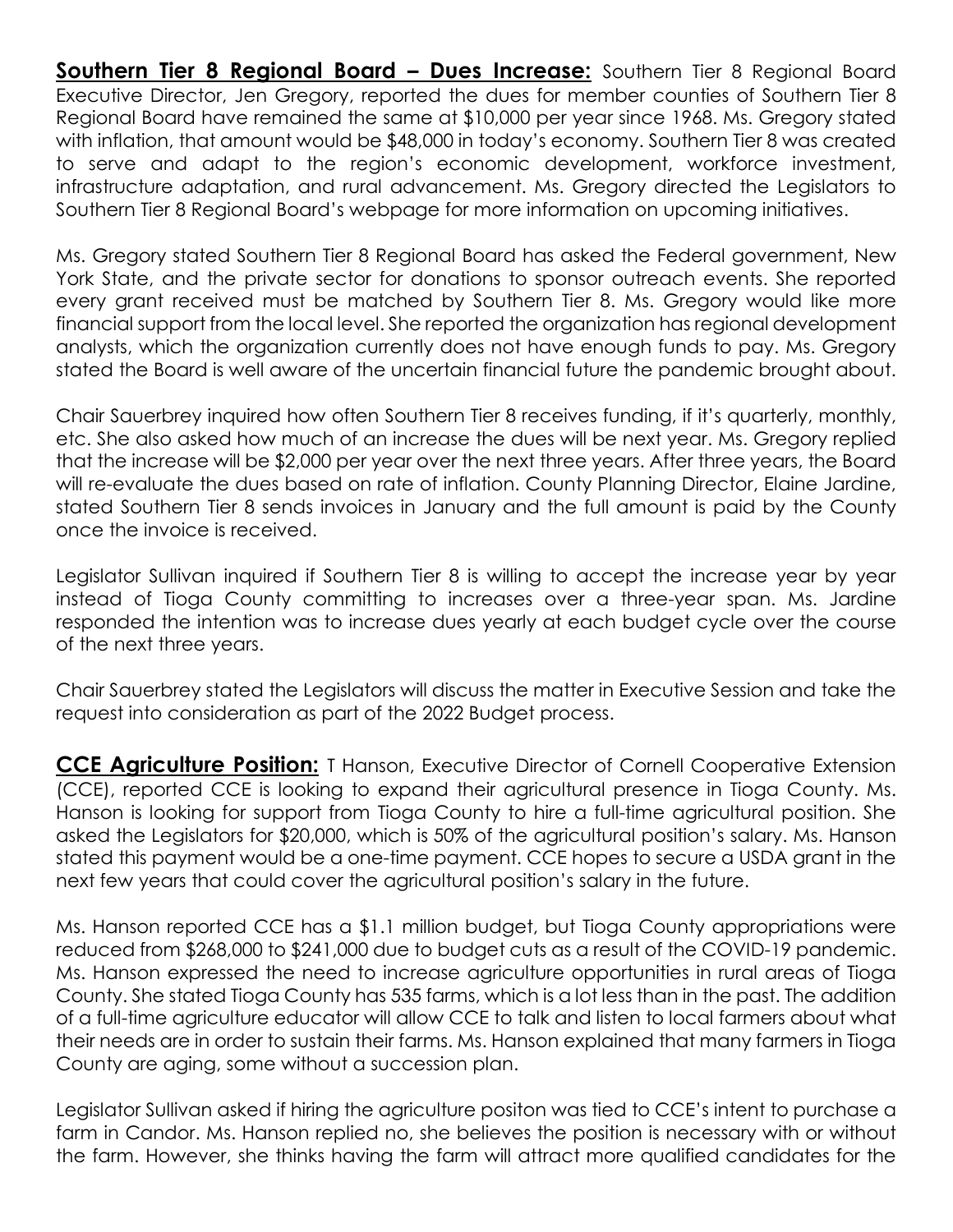position. Ms. Hanson stated the agricultural position requires a Master's Degree, though the salary is only \$40,000.

Legislator Sullivan reported, in the past, the Legislature has denied outside agency requests for increased funding outside of budget time. She stated in her opinion, she would only consider the increase in funding for the upcoming budget year.

Legislator Mullen asked how long CCE expects the recruitment and hiring process to last. Ms. Hanson replied she hopes the position will begin by August 2021. She explained she will be visiting a farm next week and has an individual in mind that may be interested in the position.

Ms. Hanson reported CCE will have upcoming retirements, leaving her with four open positions. Legislator Mullen stated if there will be four open positions, CCE should be able to move money around to fund the agricultural position. Legislator Mullen agreed farmers are aging and he would like more schools in Tioga County to offer the Future Farmers of America (FFA) program. If there was a way to increase the funding, Legislator Mullen said he is supportive of the idea, but finances are tight and the budget process is just beginning. Ms. Hanson stated local corporations and individual philanthropists should step-up and donate to CCE.

Legislator Standinger said he was a past CCE Board member, but he didn't like that Cornell was moving more towards a social organization than the original intent of an agricultural program. Ms. Hanson replied that she is trying to move CCE in a more agricultural direction. CCE was able to recruit six new Board members, including five farmers.

Chair Sauerbrey stated the matter would be discussed in Executive Session, but any increase would have to go through the budget process.

**IDA Letter of Support for Temple & Liberty Street, LLC PILOT Application:** IDA Executive Administrator, Christine Curtis, came back to the Legislators to answer some questions they had from the June 10<sup>th</sup>, 2021 Legislative Worksession regarding the Temple & Liberty Street, LLC project. Ms. Curtis answered the following questions the Legislature had on the project:

*Can the water and sewer system handle the increased capacity?* Ms. Curtis confirmed with Suez Water and the Village of Owego that the sewer and water system can handle the increased capacity.

**What will parking be like?** Ms. Curtis stated there will be one parking space per unit. There will be a total of two parking lots. According to Village Code, the site is considered to have adequate parking. A small, ten-space parking lot will be on the side of the property, which requires a variance. A variance is needed as parking lots are typically located in the back of buildings. Ms. Curtis stated a traffic study has not been conducted, but the engineers are looking into it.

Ms. Curtis asked the Chair of the Legislature if she would sign a letter of support for the development. Chair Sauerbrey asked her fellow Legislators if there were any objections to writing a letter of support. There were no objections.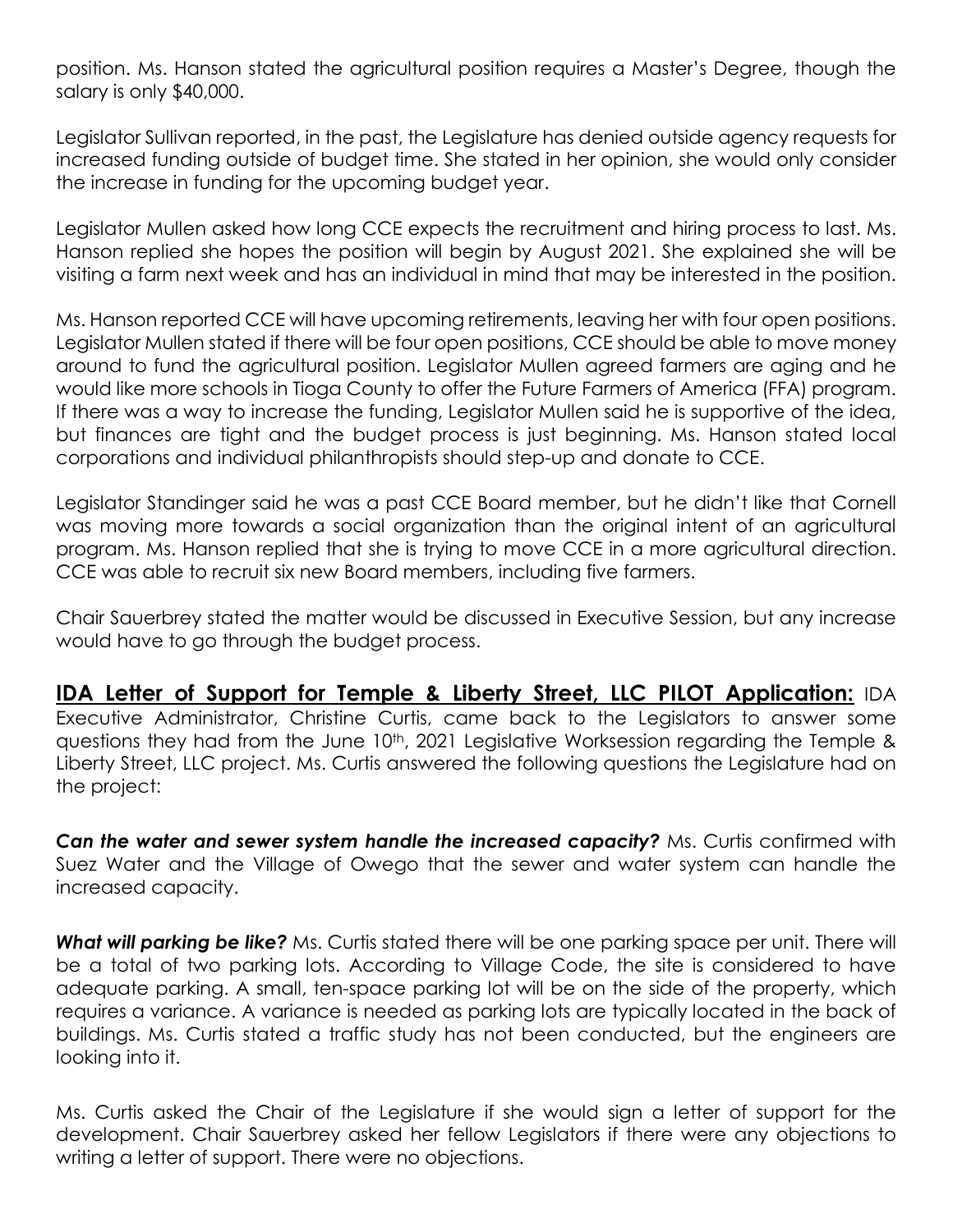**Stimulus Recovery Funds:** Budget Officer, Jackson Bailey reported Tioga County will receive a total of \$9.362 million from the American Rescue Plan Act (ARPA), paid in two installments. The Department of Treasury released an interim Final Rule containing guidance on how counties can spend the funds. Mr. Bailey reported Tioga County received the first installment of \$4.681 million on June 9<sup>th</sup>, 2021. He explained all municipalities that receive funding need to submit a First Interim Report to the Department of Treasury by August 31st, 2021. The report must detail what the funds are being spent on and is required to be submitted on a quarterly basis. All stimulus recovery funds must be used by December 31st, 2026.

Mr. Bailey reported there are four categories for eligible uses of the stimulus funds:

- 1. Responding to the Public Health Emergency/Negative Economic Impact (aid to impacted industries, small businesses, non-profits, etc.)
- 2. Premium Pay for Essential Workers
- 3. Revenue Loss
- 4. Water, Sewer, Broadband, & Infrastructure

Mr. Bailey reported he is looking at revenue loss first. He provided the following calculation:

| <b>Reduction in Revenue</b>   |            | \$6,606,552.55  |
|-------------------------------|------------|-----------------|
| <b>Actual General Revenue</b> | 12/31/2020 | \$64,881,524.09 |
| Months Elapsed (/12)          | 12.00      | 1.00            |
| Growth Adjustment             | 4.10%      | \$2,815,572.66  |
| Base year Revenue             | 12/31/2019 | \$68,672,503.98 |

Mr. Bailey stated Tioga County can use the \$9.362 million to make up the revenue loss, up to the \$6,606,552.55. Chair Sauerbrey stated the remaining funds will have to be used in the remaining eligible use categories. Mr. Bailey outlined what steps need to be taken to properly spend and administer the funds:

- Determine what the funds can and cannot be used for
- Identify what the strongest needs are for Tioga County
- Determine how the funds will be administered and who will monitor, report, and administer funds
- Create a formal plan for the administration of the Fiscal Recovery Funds
- Legislature passes a Resolution to support the plan

Mr. Bailey noted that interest earned does not have to be remitted to the Treasury Department. Funds may be used for the administration of the money, but cannot fund reserve accounts.

Chair Sauerbrey reported some counties are working with financial firms to help manage and administer the funds. She stated the Legislature could designate someone from Tioga County to administer the funds and send reports to the Treasury or hire an outside firm.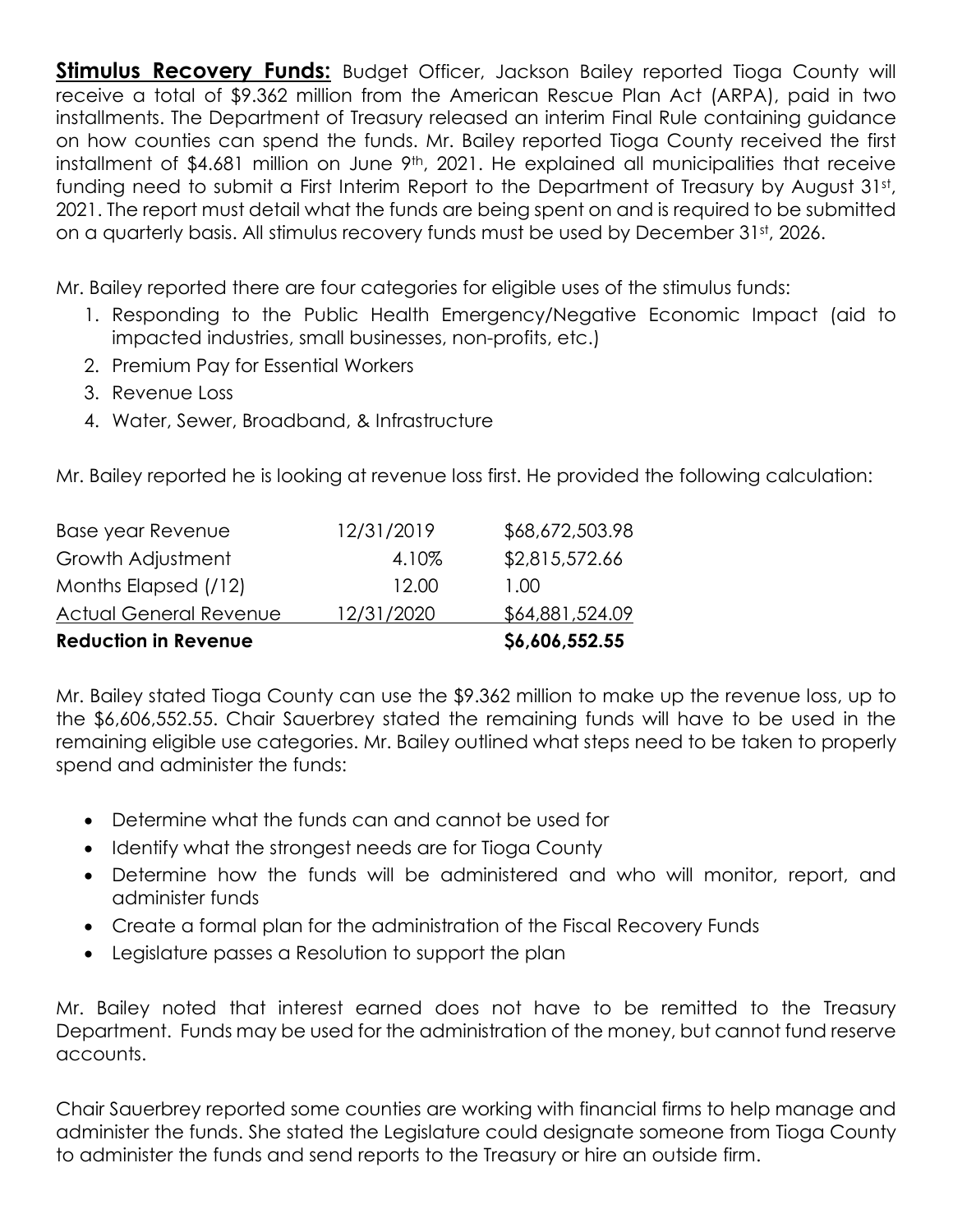Legislator Monell stated the amount is significant and he believes Tioga County should hire an outside firm. The eligible use guidance changes frequently and the County needs someone that can stay apprised of the changes. Chair Sauerbrey suggested Budget Officer Jackson Bailey as the administrator since the First Interim Report is due by August 31st, 2021. Tioga County Treasurer, James McFadden, stated a solid plan for 2022 must be submitted to the Treasury by the end of October 2021. Legislator Standinger inquired to County Attorney Peter DeWind if using an outside firm requires a Request for Proposal (RFP). Mr. DeWind responded yes, he recommends an RFP.

Legislator Mullen agreed with Legislator Monell about hiring an outside firm. Legislator Mullen believes Tioga County needs a firm that understands the small details. He doesn't want to add more tasks or reports to a Tioga County employee's workload. Legislator Mullen suggested forming a Steering Committee. Chair Sauerbrey stated a Steering Committee could be formed and Legislators can volunteer to be on it if they are willing to do the required work. Legislator Sullivan stated she has further questions and will speak with Chair Sauerbrey after the meeting.

**Budget Discussion:** Budget Officer Jackson Bailey reported Tioga County's 2022 Budget Hearing will take place on November 9<sup>th</sup>, 2021. Mr. Bailey stated departments should use their 2020 original budget as a baseline number for their 2022 Budget, not including any COVID-19 reductions. Chair Sauerbrey asked the Legislators if they agreed with that plan. There were no objections.

Mr. Bailey suggested the following Budget Directives:

- No increases to any expense line with the exception of salaries and employee benefits.
- No new positions added to the 2022 budget without Legislative Committee & Personnel approval.
- Position & title changes are to be reviewed with Personnel prior to Legislative Committee.
- Position and title changes must have supporting documentation detailing salary costs, fringe estimates and must be provided to the Budget Officer for review upon approval.
- Succession planning related changes require Legislative Committee approval.
- Any and all Capital Budget requests must be presented on a five-year plan to the Tioga County Legislature.
- All Capital Equipment requests shall be reviewed by the Public Works Commissioner, and are included in the five-year plan.
- All IT equipment requests for computer and technology needs, including hardware and software, are to be included in the IT five-year plan.
- Legislative Committees shall agree on all proposed IT requests
- All budget requests shall be reviewed by the Legislative Committee.
- Present any differences in revenue or expenses from the 2020 or 2021 budget.